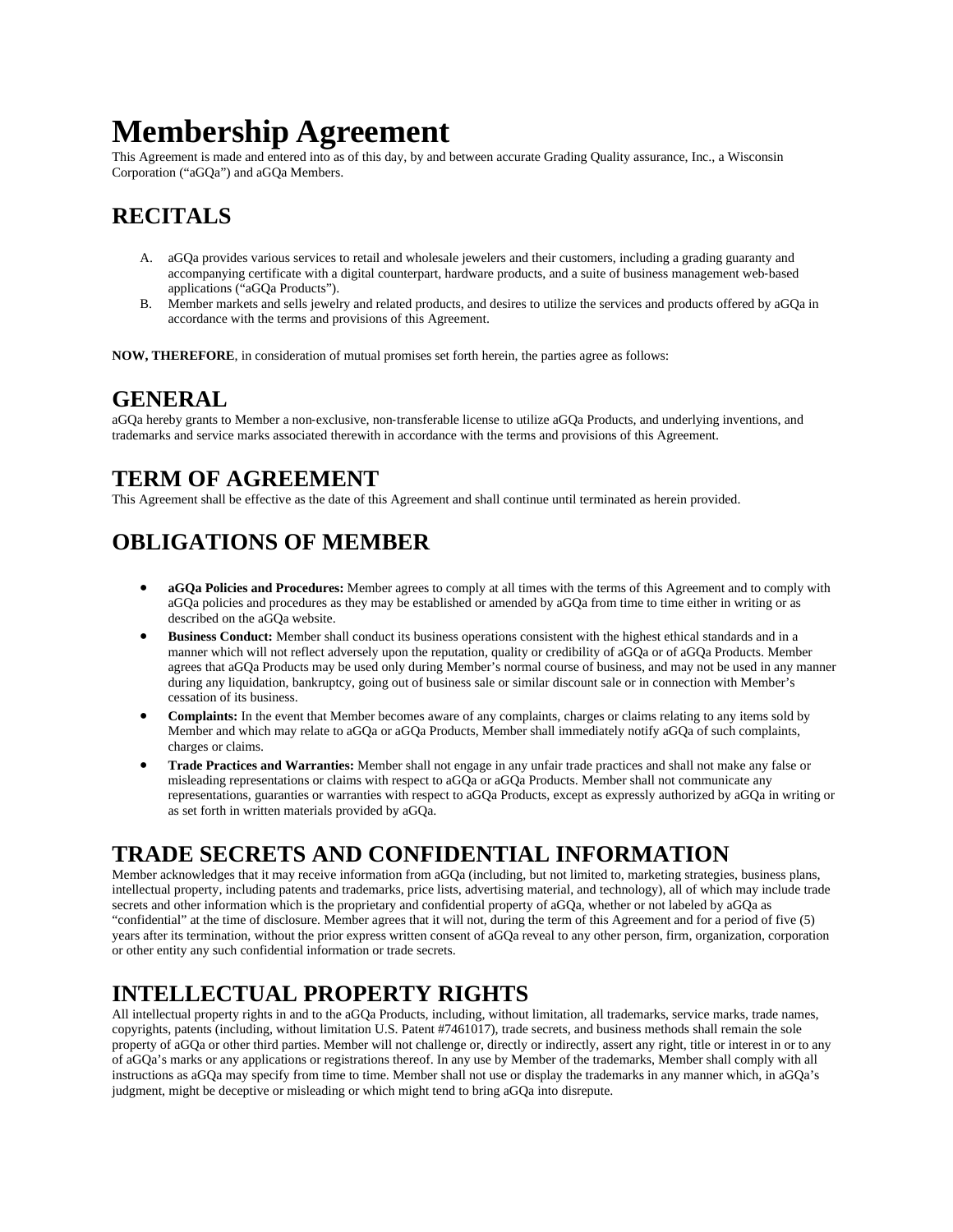# **QUALITY CONTROL**

The aGQa Products will at all times be of the highest quality and manufacturing standards. Member will use aGQa's marks only in connection with the aGQa Products and in accordance with any specifications, directions, and processes provided by aGQa or its representatives or agents from time to time. The quality of the aGQa Products will be satisfactory to aGQa, and Member will display all appropriate intellectual property notices on or in connection with the aGQa Products.

#### **INSPECTION**

Member will permit duly authorized representatives or agents of aGQa to inspect, on the premises of Member, at all reasonable times, the aGQa Products. Member will, upon request of aGQa, submit to aGQa or its designated representatives or agents, samples of the aGQa Products and all literature, packages, labeling, advertising and promotional materials, and the like prepared by or on behalf of Member using or displaying any of aGQa's marks.

## **WORK PRODUCT**

All materials, including, without limitation, any design documentation, advertising and promotional materials, software, creative elements, graphics, logos, data, and information, created or provided by Member in connection with this Agreement, and any trade secrets, know-how, improvements, methodologies and processes related thereto will be deemed a "work made for hire," as defined in 17 U.S.C. §101, and will be the sole and exclusive property of aGQa, including, without limitation, all copyrights, trademarks, patents, trade secrets and any other proprietary rights inherent therein or related thereto (collectively the "Work Product"). To the extent that ownership of the Work Product does not automatically vest in aGQa by virtue of this Agreement or otherwise, Member hereby transfers and assigns to aGQa all rights, title and interest which Member may have in and to the Work Product. Member will perform any acts that aGQa deems necessary or desirable to evidence more fully the transfer of all such rights, title and interest in and to the Work Product, including derivative works, to the fullest extent possible, including without limitation, by executing further written assignments in the forms requested by aGQa.

## **INDEMNIFICATION**

If any claim, action or lawsuit is: (a) brought against aGQa or its affiliates, subsidiaries, officers, directors, shareholders, representatives or agents as a result of actions of Member; or (b) brought by aGQa against Member as a result of any misrepresentation by Member to its customer in connection with aGQa Products; or (c) brought by aGQa against Member for recovery of any damages or costs payable by aGQa to a customer of Member pursuant to aGQa policies and procedures; or (d) brought by aGQa against Member as a result of its breach of this Agreement, Member shall reimburse, indemnify and hold harmless aGQa and its affiliates, subsidiaries, officers, directors, shareholders, representatives or agents from all such claims, actions, damages, costs, and expenses, including reasonable attorneys fees and court costs.

# **DISCLAIMER OF REPRESENTATIONS AND WARRANTIES**

aGQa makes no representations or warranties of any nature whatsoever, whether express, implied, statutory or otherwise, and aGQa expressly disclaims all such representations and warranties, including any implied warranty of merchantability or fitness for a particular purpose with respect to all such aGQa products. aGQa will not be liable (whether direct or indirect, in contract or tort or otherwise) to member or any other person or entity for any loss resulting from, arising out of or relating to the aGQa products or this Agreement.

# **LIMITATION OF LIABILITY**

aGQa will not be liable to member or any other person or entity for any indirect, incidental, consequential, reliance, special, exemplary or punitive damages or for any other damages (however denominated) for or based on or measured by harm to business, lost revenue, lost savings, loss of or on any investment, lost profits, loss of opportunity, loss of use, loss of goodwill, costs of replacement goods or other indirect or consequential loss, harm or damages resulting from, relating to or arising from the aGQa products or this Agreement. the entire liability of aGQa to member or any other person or entity for any and all claims, causes of action., losses, costs, expenses, harm, liability or damages (collectively "claims") that in any manner directly or indirectly result from, arise from or relate to the aGQa products or this Agreement will be limited to the membership fee paid by member to aGQa under this Agreement.

# **TERMINATION**

Either party may terminate this Agreement upon thirty (30) days prior written notice. In the event of any breach or non-compliance under this Agreement by Member, aGQa may terminate this Agreement immediately. Any registration numbers previously purchased by Member shall be forfeited by Member and not utilized in the event of such termination. Upon termination, Member shall immediately cease the promotion and sale of aGQa Products and the use of any aGQa materials.

## **ENFORCEMENT**

If Member should violate any of the terms of this Agreement, aGQa shall be entitled to an injunction to be issued by any competent court of equity enjoining and restraining Member from such wrongful acts. aGQa shall also be entitled to any other right or remedy available